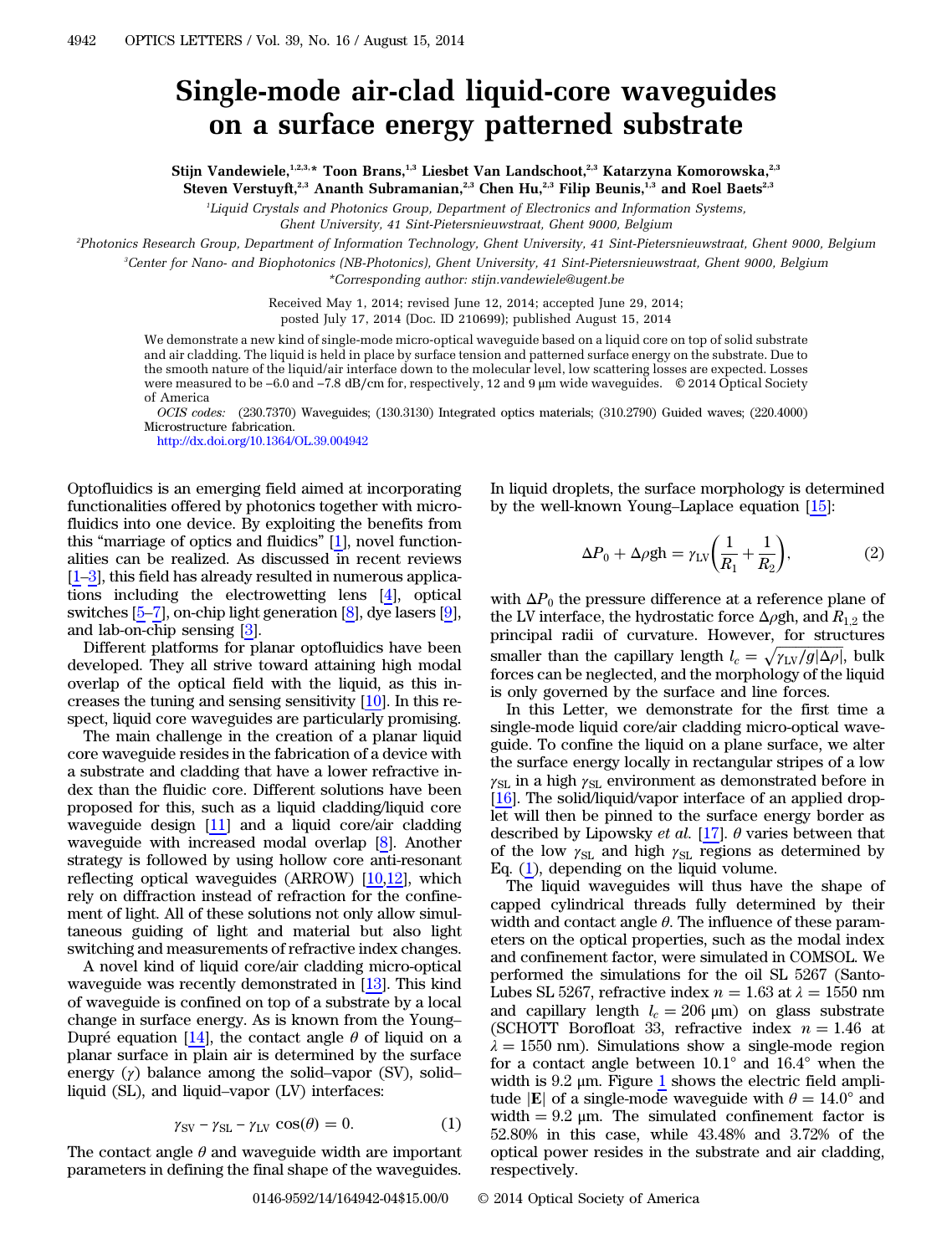<span id="page-1-0"></span>

Fig. 1. Simulation of the electric field amplitude  $|E|$  of a single-mode waveguide with contact angle  $\theta = 14.0^{\circ}$  and width  $= 9.2 \mu m$ .

<span id="page-1-1"></span>

Fig. 2. Conceptual representation of the liquid waveguides with grating couplers to couple in and out the guided light. (a) Glass substrate. (b) Gold interconnecting paths necessary in the grating fabrication step. (c) Liquid waveguides. (d) Grating couplers. (e) Optical fibers that launch and capture coupled light.

We fabricated the proof-of-principle device through three distinctive steps. The resulting device is shown in Figs. [2](#page-1-1) and [3](#page-1-2).

For the first step, gold strips [Fig.  $2(b)$ ], in which gratings [Fig.  $2(d)$ ] are etched, are created on the glass substrate. To allow loss measurements, two gratings per waveguide are present, and the gold strips and gratings are spaced at different distances. These gold strips are produced by means of standard lithography, sputtering of titanium as an adhesion layer between the glass substrate and gold layer, evaporation of gold, and a lift-off process. Next a focused ion beam is used to etch gratings

in these strips. To suppress charging and drifting effects, the interconnected gold strips are electrically grounded.

The resulting fabricated gold strips are 25 μm wide and spaced at four different distances (0.6, 5.0, 10.0, and 15.0 mm) center to center. SEM images of the cross section showed that the gratings have a thickness of 48 nm (10 nm Ti∕38 nm Au), while a top view (Fig. [3](#page-1-2)) shows a period of 1.27  $\mu$ m and a fill factor of  $\pm 0.4$ .

In the second fabrication step, the surface energy is changed locally. By spin-coating an adhesion promoter (TI prime, MicroChemicals) on the glass substrate, the surface is rendered oleophilic. Next, a lithographic pattern is created, and the antiadhesion regions (low surface energy  $\gamma_{SV}$ ) are made by deposition of (tridecafluoro-1,1,2,2,-tetrahydrooctyl)trimethoxysilane, a selfassembly molecule (SAM) well known from nanoimprint processing techniques [[18\]](#page-3-15). The creation of this antiadhesion layer is realized by deposition of the molecules from the vapor phase at room temperature. After a curing step of 15 min at 120°C, the photoresist is removed in a lift-off process using dimethyl sulfoxide at 80°C. The resulting surface roughness was measured with an atomic force microscope and shows that  $Ra = 1.8$  and 1.5 nm for the oleophilic and antiadhesion regions, respectively.

The change in surface energy for glass coated with an oleophilic or ambiphobic layer was investigated by measuring the change in contact angle for SL 5267 oil when applied on a coated glass substrate. Measurements, using a self-built contact angle measurement setup combined with publicly available analysis software [[15\]](#page-3-12), show that for the oleophilic region  $\theta$  decreases from 17 $\degree$  to less than 5°. This is well below  $arccos(\pi/4) \approx 38^\circ$ , which is necessary to obtain stable threads [[17\]](#page-3-14). On the highsurface-energy  $\gamma_{SL}$  area,  $\theta$  increases to  $74 \pm 8^{\circ}$  due to the PTFE-like structure of the antiadhesion layer.

In the final fabrication step, the liquid is deposited by a dip coating process. Two fabricated samples are shown in Figs.  $3(b)$  and  $3(c)$ . Liquid filaments with a design width down to  $1.5 \mu m$  and up to  $12.0 \mu m$  were successfully fabricated. As shown in Fig.  $3(c)$ , it is possible to create bent waveguides. The waveguides take on the pattern of the oleophilic region without any ripples along the surface energy border. Although the volume of the liquid filaments is small ( $\approx$ 0.1 – 1 nl/ $\mu$ m) and the surface area is high ( $\approx$ 10 μm<sup>2</sup>/μm), no significant evaporation was

<span id="page-1-2"></span>

Fig. 3. (a) SEM image of a gold grating coupler on glass. (b) Fabricated device with grating couplers and an inset showing a thin-film interference pattern for a single waveguide. (c) Demonstration of bent waveguides.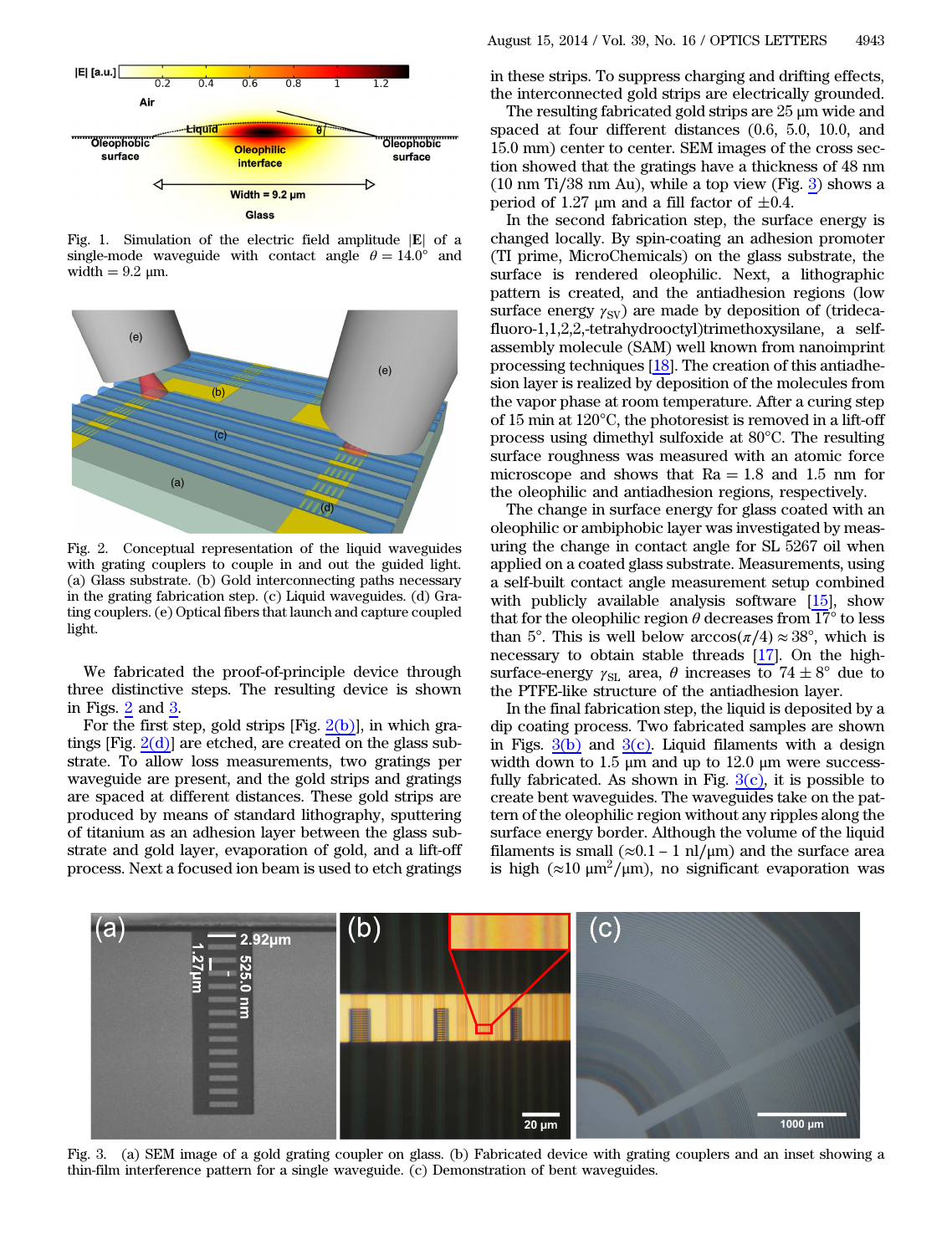| Table 1. | Measured Contact Angles and Widths of Waveguides Used During Optical Measurements |
|----------|-----------------------------------------------------------------------------------|
|          | with Gratings <sup>a</sup>                                                        |

<span id="page-2-0"></span>

|                                  | Wg1   | Wg2   | Wg3  | Wg4   | Wg5   | Wg <sub>6</sub> |
|----------------------------------|-------|-------|------|-------|-------|-----------------|
| Length [mm]                      | 0.6   | 0.6   | 0.6  | 5.0   | 5.0   | 5.0             |
| Measured width $[\pm 0.1 \mu m]$ | 12.2  | 9.2   | 6.2  | 12.5  | 9.3   | 6.3             |
| Best fit contact angle $[°]$     | 15.0  | 14.0  | 13.7 | 15.2  | 13.6  | 13.7            |
|                                  |       |       |      |       |       |                 |
| No. propagating TE modes         | 3     |       |      |       |       |                 |
| Confinement factor [%]           | 75.79 | 52.80 |      | 77.54 | 51.32 |                 |
| Modal overlap with substrate [%] | 21.50 | 43.48 |      | 19.89 | 44.95 |                 |
|                                  |       |       |      |       |       |                 |

a These parameters were used to simulate confinement factor and modal overlap with the glass substrate, given here for the fundamental quasi-TE mode only.

observed. The waveguides showed to be stable over a period of 18 months when enclosed in a sample box.

To verify the width of the waveguides, the sample was put under a microscope in reflection mode with a 100  $\times$ objective and a halogen light source. As shown in Table [1,](#page-2-0) these agree well with the designed widths of 6.0, 9.0, and 12.0 μm. The exact cross-sectional profile of straight liquid filaments was measured by capturing an image of the filaments with the same microscope equipped with a bandpass light filter ( $\lambda = 450{\text -}490$  nm). As can be seen in Fig. [3\(b\)](#page-1-2), a thin-film interference pattern is visible on the liquid filaments due to the interference of reflected light on the air–liquid and liquid–glass interfaces. This light reflection can be modeled based on localized thin-film interference neglecting the curvature of the liquid, while the liquid profile has a circular cap cross section. From the waveguide width, the refractive index of the materials, and the position and number of intensity maxima (or minima), it is then possible to measure the contact angle and height of the liquid using this model combined with a least-squares fitting method.

We observe different contact angles for the waveguides, depending on their position on the substrate. We believe this is due to a nonuniform fill factor of lowsurface-energy  $\gamma_{\rm SL}$  regions in a high-surface-energy  $\gamma_{\rm SL}$ surrounding, affecting the film thickness in the dip coating process as described in [\[19](#page-3-16)]. Therefore, the exact optical mode profile in the waveguide and the coupling efficiency of the grating coupler may vary as well.

Loss measurements were performed by coupling light from an LED in and out of the waveguide through a fiber [Fig.  $2(e)$ ] making an angle of  $15^{\circ}$  with the surface normal. This angle of incidence was chosen to optimize the coupling efficiency between the grating coupler and the fiber  $[20]$  $[20]$ . The out-coupled power  $P(\lambda)$  was measured with an optical spectrum analyzer for two waveguide with an optical spectrum analyzer for two waveguide lengths  $L_1 = 600 \mu m$  and  $L_2 = 5000 \mu m$ . The propagation<br>loss  $\alpha_{dB/cm}(\lambda)$  is then given by<br> $\alpha_{dB/cm}(\lambda) = \frac{P_2(\lambda) - P_1(\lambda)}{I - I}$ . (3) loss  $\alpha_{dB/cm}(\lambda)$  is then given by

<span id="page-2-2"></span>is then given by  

$$
\alpha_{\text{dB/cm}}(\lambda) = \frac{P_2(\lambda) - P_1(\lambda)}{L_2 - L_1}.
$$
(3)

Figure [4](#page-2-1) shows the measured loss spectrum for design width  $= 6, 9,$  and 12 μm. The 6 μm wide waveguides are clearly in cut-off mode, agreeing with mode analysis simulations in COMSOL, as shown in Table [1](#page-2-0). The simulations for this width show that the effective propagation indices  $n_{\text{eff}}$  of the fundamental mode in quasi-TE polarization at  $\lambda = 1550$  nm are 1.458 and 1.457 for the 0.6 and 5.0 mm long waveguide, respectively. These values are lower than the refractive index of the glass substrate 1.460.

Simulations show that the  $9 \mu m$  wide waveguides are single mode, while both 12 μm wide waveguides are multimode according to simulations. The grating-coupler efficiency was measured to be  $2\%$  (width  $= 9 \mu m$ ) and  $5\%$ (width = 12  $\mu$ m) at  $\lambda = 1550$  nm.

The propagation loss is <sup>−</sup>5.<sup>7</sup> to <sup>−</sup>6.<sup>0</sup> dB∕cm and <sup>−</sup>7.<sup>6</sup> to  $-7.8$  dB/cm for design width  $= 12$  and 9 µm, respectively. These values are considerably lower than those previously obtained for free-standing optofluidic waveguides [\[13](#page-3-10)]. The specification sheets denote a loss of liquid and glass at 1550 nm of  $-1.5$  and  $\sigma$  pm, respectively. These values are considerably lower than those previously obtained for free-standing optofluidic waveguides [13]. The specification sheets denote a loss of respectively. Hence, the measured loss is higher than expected purely on the basis of material absorption. This may be ascribed to different reasons. First, a propagation length of 0.6 mm may not be enough to ensure that all higher-order evanescent modes are extinct and only the fundamental mode is guided. These higher-order modes may then couple out, augmenting the output power for short waveguides. Second, variations in width, contact angle, and grating coupler fabrication may result in different grating coupler efficiencies for each loss measurement, while Eq.  $(3)$  $(3)$  is only valid for constant coupling efficiency.

Another noteworthy behavior is the parasitic Fabry– Perot etalon, manifesting as a ripple on the loss measurement with a free spectral range of  $\pm 13$  nm. We believe the Fabry–Perot etalon is formed by reflections at the top and bottom of the glass substrate.

We have demonstrated that it is possible to create oily liquid micro-optical waveguides on a glass substrate by patterning the surface energy. Loss measurements showed lower losses than previously reported. These values are still higher than expected, for which different

<span id="page-2-1"></span>

Fig. 4. Measured loss in dB∕cm for the three waveguide design widths W. A parasitic Fabry–Perot etalon is clearly visible.